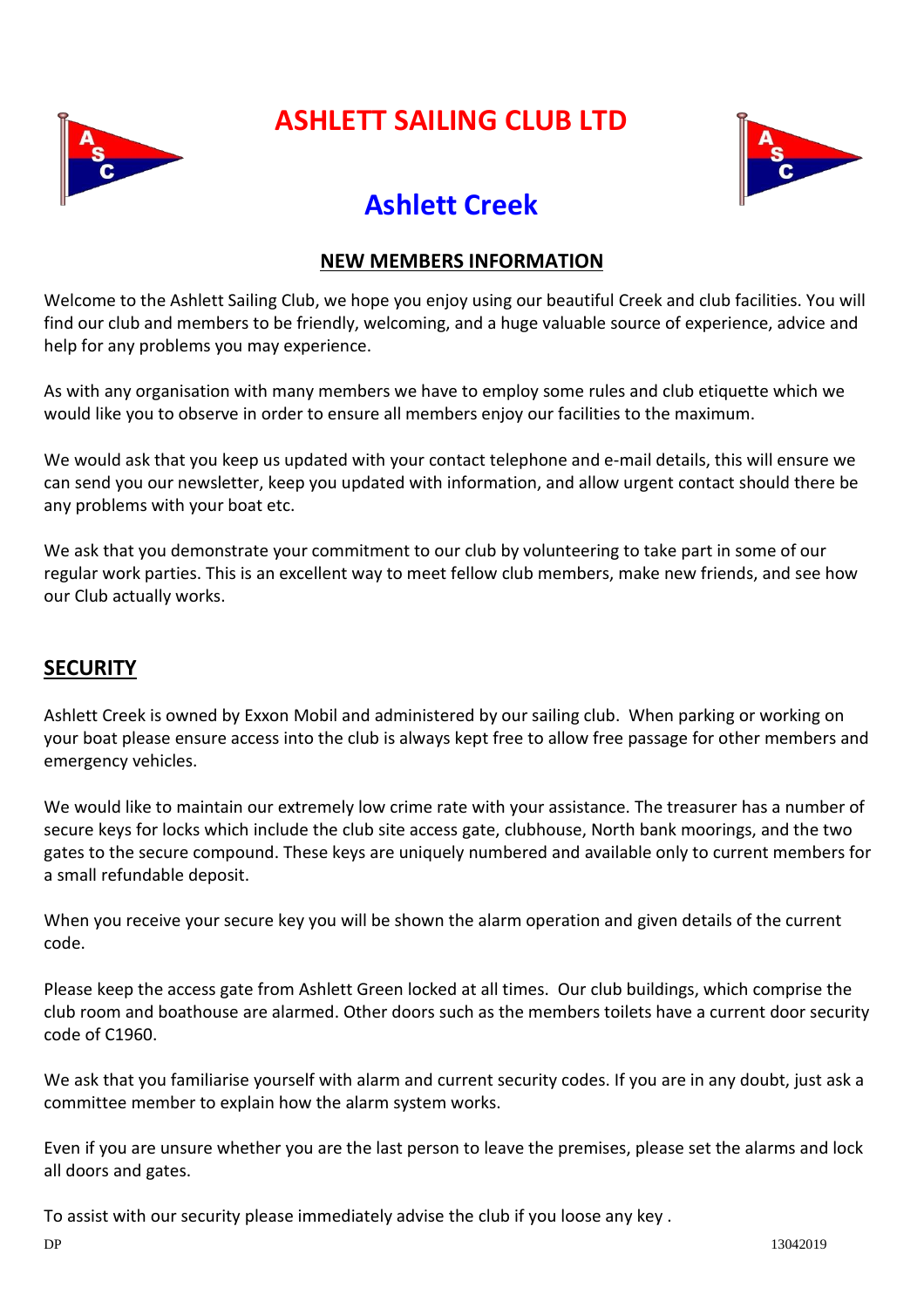### **ACCIDENTS OR INCIDENTS ON THE PREMISES**

Sadly, accidents and incidents do occasionally occur, albeit very rarely. We have an obligation to all members to ensure your safety, we also hope to learn from these and perhaps introduce modified safety procedures or equipment to prevent a similar situation occurring again.

In order to reduce serious incidents on the water we ask you take a common sense approach to wearing life jackets, especially where children are concerned and small boats.

Please be aware our Club premises are also a working environment for the repair and movement of boats. We ask that you all take care and be responsible for the safety and behaviour of your children and guests whilst on site.

So, should an accident, injury, or incident occur our expectations are that you would notify a committee member. (A telephone call is acceptable). Additionally, please place an entry of this in the log book which is situated in the club room.

For your assistance there are a number of club owned items which are available for your convenience. There is a Health & Safety policy which is on display in the clubhouse. Some of this equipment is only for use by specially trained members, so please ask a committee member if you are unsure.

#### **MOORINGS & NAVIGATION MARKS**

All the moorings are private and maintained by you the tenant, as chains have a tendency to degrade quickly it's up to you to maintain them in good condition and capable of holding your boat in adverse weather conditions. If you need assistance then just ask, we want you to enjoy our creek without worry to yours or other members vessels.

Your mooring buoys should be marked with the mooring number eg FA23.

The Creek mooring buoys are in the process of being replaced by our Club, this will also contain a mooring number. Although the chain from buoy to anchor block chains are also being checked and replaced if found to be dangerous it will always be your responsibility to make regular checks and only use a vessel on the mooring if you feel it is safe.

If you are not going to use your mooring for several, then please notify the moorings master. This may result in a member or visitor having the facility of a temporary mooring which will have the advantage of keeping the silt down and your ropes clean.

In order to manage our Creek efficiently we ask that you do not offer your mooring to anyone else without the Mooring Master agreeing first. This way we can provide a better informed service to members.

Please do not moor to channel marks, we would ask you to repair, or report to the Creekmaster, any accidental damage to any of our navigation marks. You will find the maintenance log book in the Clubhouse

Moorings, mooring blocks, and our silt are sometimes difficult for someone inexperienced at setting up and maintaining them. Guidance on setting up and maintaining moorings is available. There is also a tremendous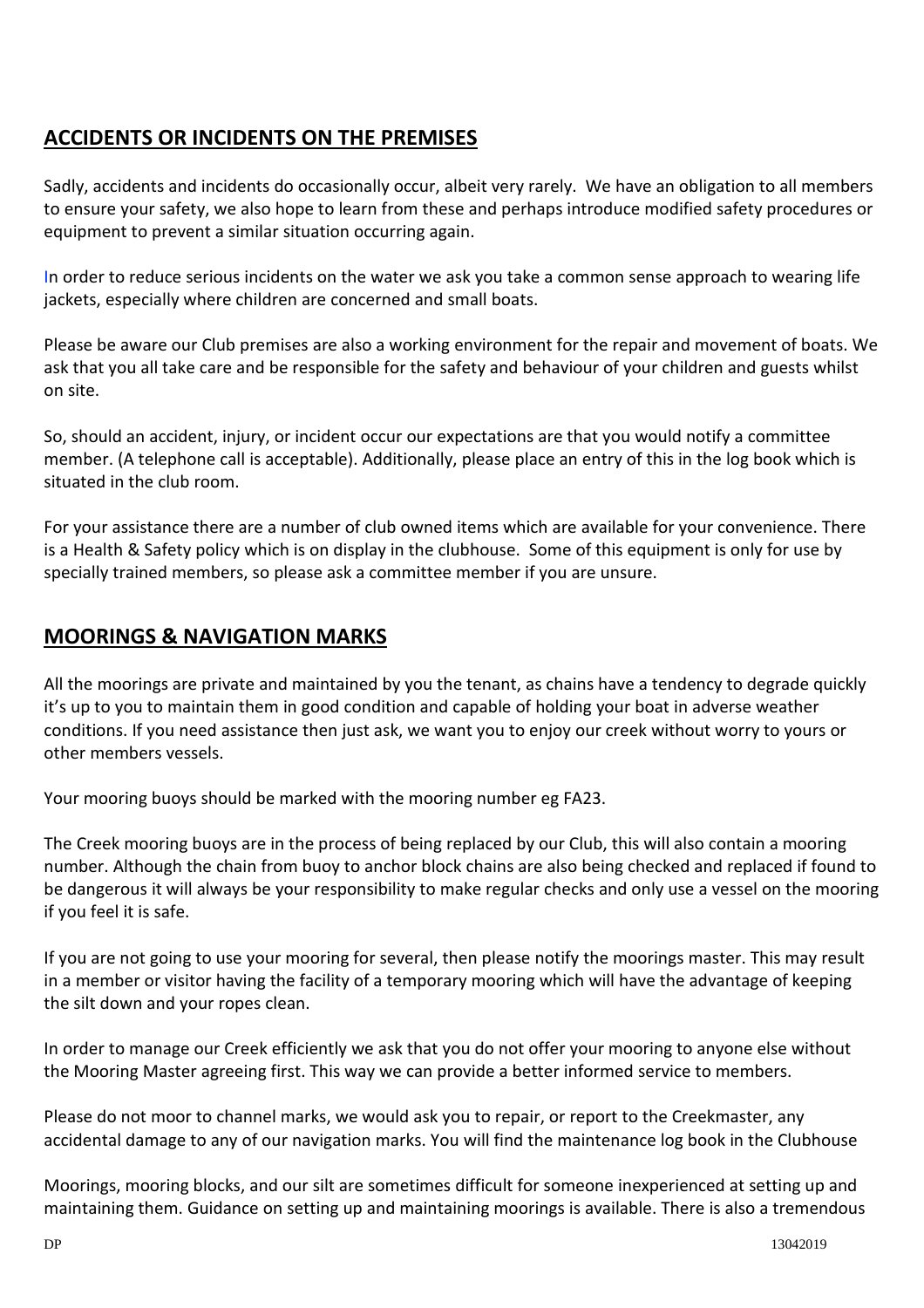amount of experience within our club members - just ask. Yours and other vessels safety/security are paramount to all of us.

Should you wish to be allocated a mooring, or perhaps move to a different mooring (this includes the pound or boathouse space) please complete the relevant form available from the membership secretary, in the clubhouse, or on the website. You should send these to the committee member in charge.

## **PONTOONS**

These facilities are for the use of our members and visitors to the club. Pontoon space is often at a premium so we have a few rules to ensure we maximize the limited facilities.

The end berth north side of the pontoon is for loading & unloading only, as such this is only for a 20-minute stay.

The Creek side (North West side) of the pontoon is for members only, the seaward side (South East side) is also for visitors.

Visitors should pay for their stay, either by paying a committee member or posting their fee. There is a secure post box safe near the Gents toilet. We ask that visitors complete an envelope (located next to it) and put monies into the post box safe. The current charges are 12/night or £4/part day visit.

Stays on the pontoon are limited to 5 days. (extended stays may be arranged with the permission of our Pontoon Master, or complete the form in the clubhouse).

Please be careful when using the pontoons, on the lower tide ranges it is easy to become 'neaped' which results in some vessels not being able to leave for some days until the tides become higher. We would ask you to exercise good seamanship to prevent this happening.

In order to prevent abuse of these simple rules a penalty system applies to members that are seen to unnecessarily abuse them. There will be 'visitor' charges of £12/night.

### **JETTY**

This is currently in the process of being replaced, it is situated next to the slipway.

The first berth nearest the channel on the East (Seaward) side of the jetty is a 15mins fresh water access berth. Vessels may lie alongside the remainder of the East side of the jetty (close to the shore) for a maximum of three days, this is suitable for repairs etc.

In order to keep the slipway clear for members, only vessels making use of the slipway are permitted to to lie alongside the West (slipway) side.

#### **SLIPWAY**

In order to manage the slipway and prevent frustrating delays we have a booking system via the Members area of the website – a code required to access the members area- see below. As a matter of courtesy to others, and to reduce obstruction time on the slipway, we ask that owners intending their boats to dry out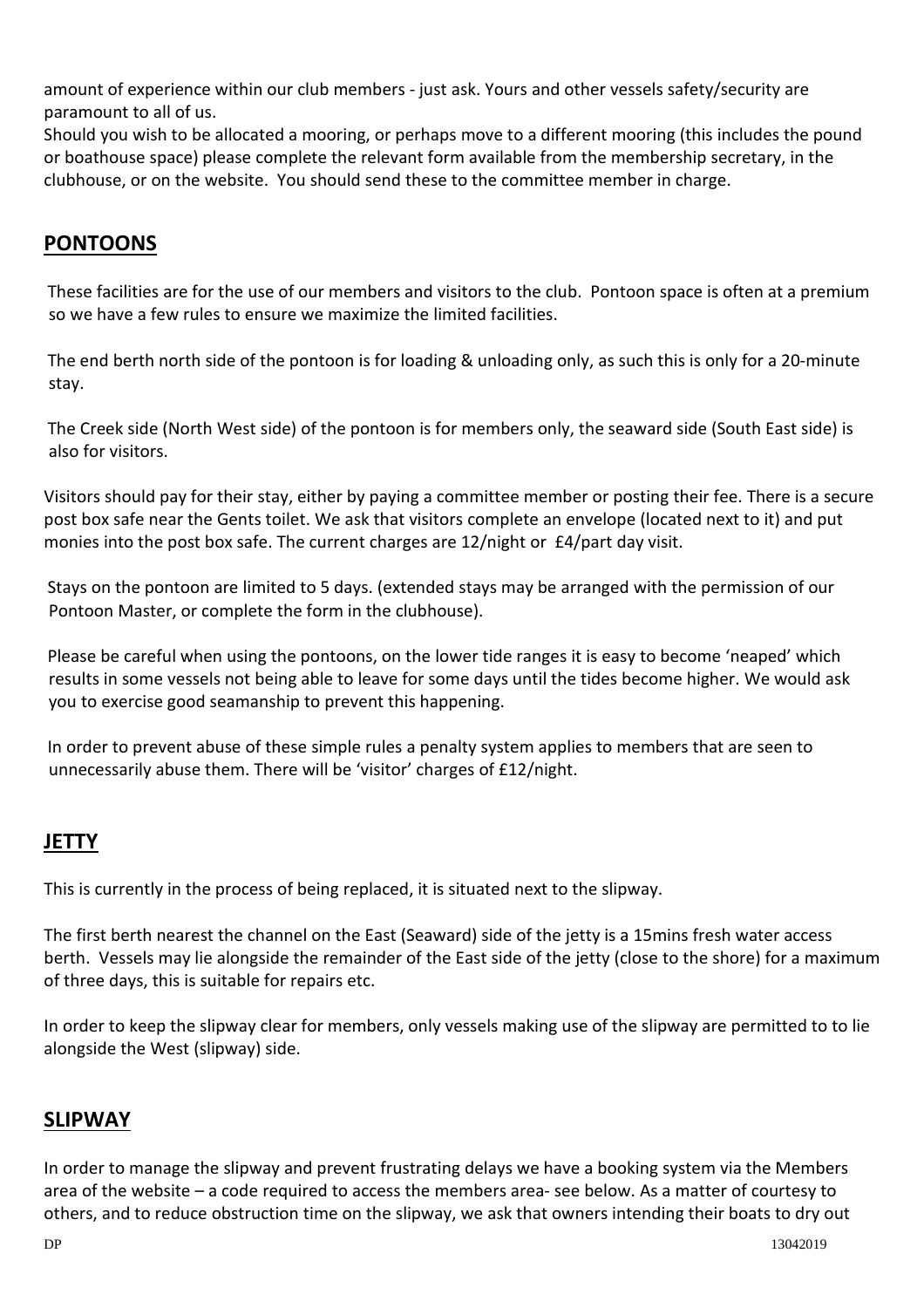should not come to the slipway before second high water and leave by first high water the following day so that the slipway is available for others to launch over the remaining tide.

There is a £10 fee should you require the club tractor to launch or recover your boat. This will require one of our authorised members to drive the tractor for you.

If you leave any debris behind after scrubbing off or repair activity, then we ask as a matter of courtesy and safety for others that you clear this off please.

#### **LIFT OUT**

Twice a year we hire a crane to lift boats in/out, this varies each year depending on the tides. This 'lifts' are in the Autumn, and lift in during the Spring seasons.

In consideration that the crane is an expensive hire for the Club, we split the cost equally between members using this facility, this then makes the costs to each member reasonable, understandably this varies from year to year.

These 'lifts' are advertised in our newsletter, and are also on line. Should you require to make use of this facility you will need to enter your details on the sheet in the boathouse. This is displayed usually from about 6 weeks before the lift.

#### **QUAY**

The quay is situated in front of the boathouse and to the west of the slipway and has a mechanical crane which is also suitable for mast removal.

This is primarily for the use of vessels using the mast crane, but if this is not in use vessels may lie alongside the quay for short periods. There is no booking arrangements for this facility.

#### **FOOTPATH**

Please be aware that a public footpath runs around the Creek side of our property. We ask that you be considerate to members of the public using this path, and respect the law relating to free passage by not obstructing this e.g. by electric cables.

#### **CLUBHOUSE**

Please feel free to make use of our Clubhouse. It has cooking facilities, noticeboards, reading and reference material, internet access, good views across the water, and is a great place to socialise and meet other members. You are most welcome to pop along for our weekly coffee and chat mornings which take place each Sunday at 11am.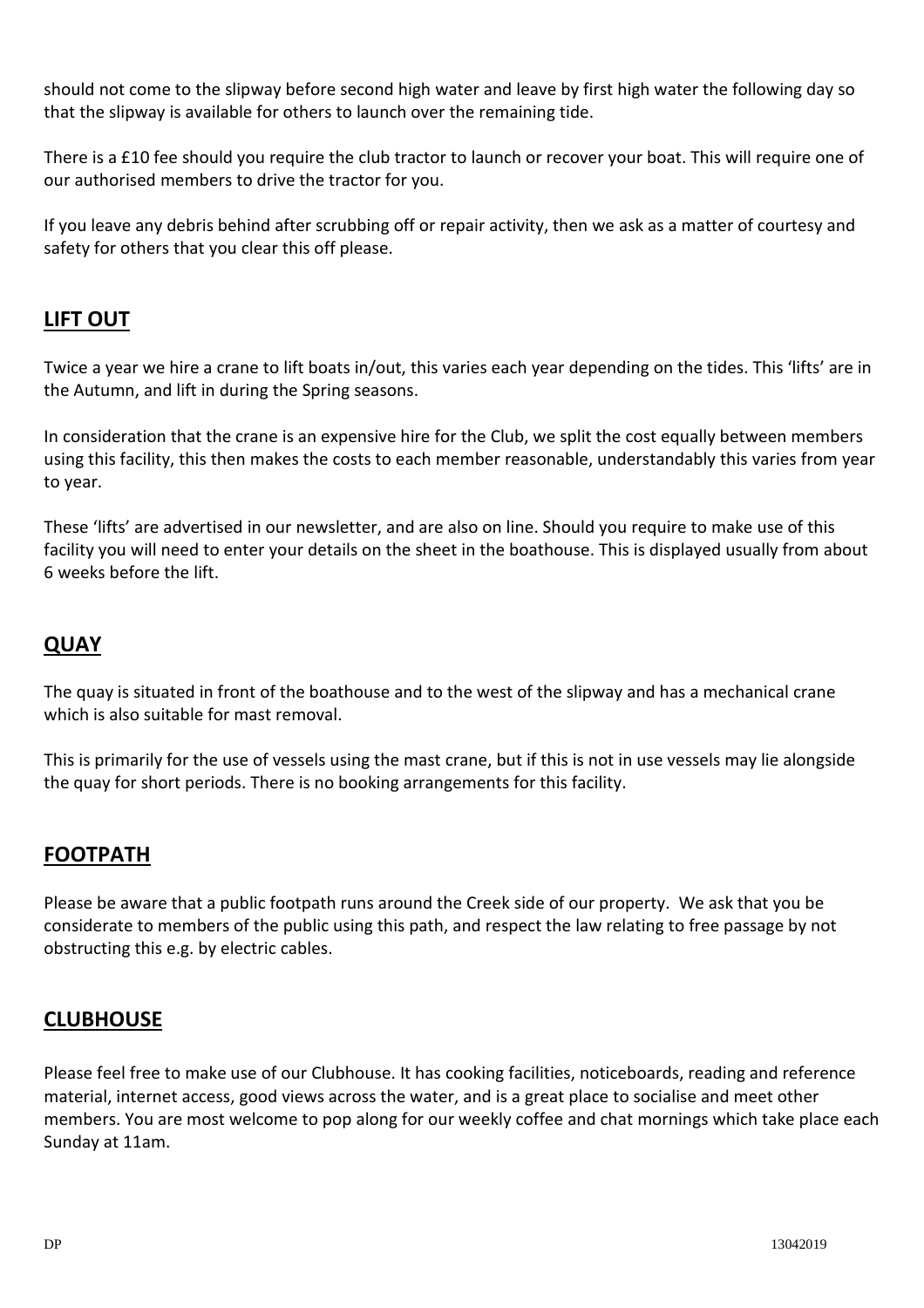The committee minutes are displayed on the notice board for one month and are then available in a file in the clubhouse" in a file in the clubhouse, this is an excellent media to keep abreast on what is being considered for the future.

Various social and cruising events will be posted on the notice board to ensure you have every opportunity of joining in with Club activities.

Please note that it has no 'premises license' for the sale of alcohol.

Should you use any of the catering supplies left there for your enjoyment we ask that you pay for replacement by leaving a donation in the cash tin. Please be aware that if an item is named then you should not use it without permission from the owner.

If you require to use the club Wi-Fi, then the access code is displayed on the notice board.

It goes without saying that we'd ask you to respect the clubhouse, leaving the place just as you'd like to find it yourself.

#### **BOATHOUSE & COMPOUND**

If you are storing a trailer in the compound then please store any extra items on or under it, any ladders should be padlocked in place, thereby maximising the security and area for others.

For security and tidiness within the compound please ensure all the property you store is at least one metre away from the security fence.

Please do not borrow any other members property without first doing them the courtesy of obtaining their permission first.

As with the Clubhouse, please keep your allotted compound area in a clean and tidy condition, this also includes mowing the grass.

Anything you store on site should be clearly marked with your name (and phone No, where applicable).

If you have an inflatable dinghy in the boathouse we ask that you keep it fully inflated or fully deflated – saggy dinghies fall over.

#### **FACILITIES**

We provide rubbish bins and a skip for club waste. Please do not deposit household waste which tends to fill them unduly, preventing others using this facility.

We ask that under no circumstances you leave items such as batteries or used engine oil. Your local Recycling Centre will accept these type of items. We have to get one of our members/committee to remove them at great inconvenience.

#### **CLUB DINGHIES**